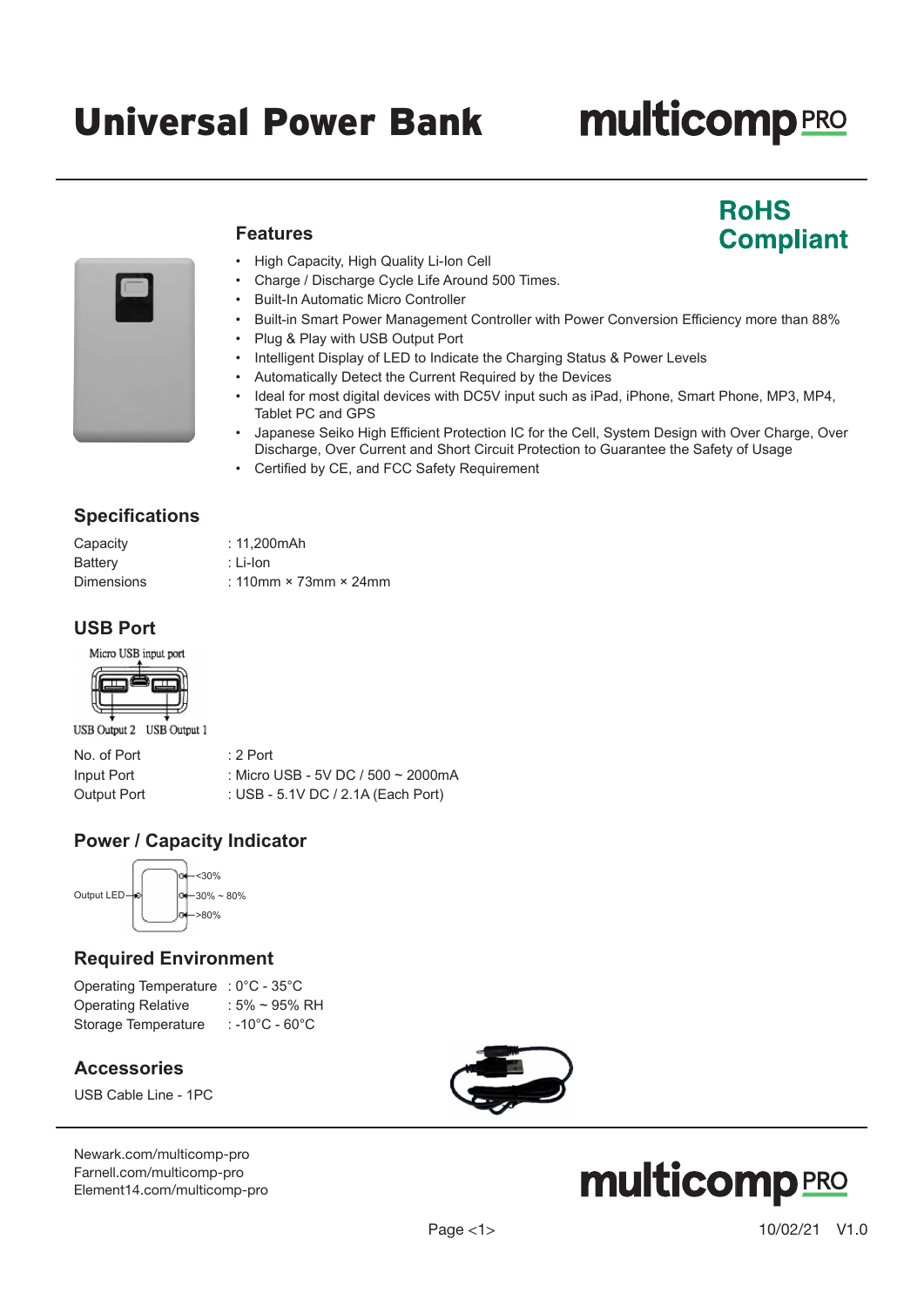# **multicomp** PRO

# **Operation Instruction**

#### **# How to Recharge Power Bank**

- Use power sources with output DC 5V over 500mA. The power sources can be USB port of computer, AC/DC USB adapter and power adaptor with micro USB connector
- Connect the power sources with power bank
- In 5 seconds after connection, one power level LED flashes to indicate the power bank is charged properly. After fully charged, 3 LEDs turn to solid light.
- You can press the on/off button to check the battery capacity remaining. The LED lights up according to the power level. All lights off means no power



#### **# How to Charge your Digital Device**

- Use the original cable or the attached USB cable with correct connector
- Connect the power bank with your digital device
- Press on/off button to start charging; the power indicator will light up for proper charging
- After fully charge, remove the cable and press the on/off button to turn off the power bank

#### **Charging Status Indication**

- Power Indicator: the power LED lights up to indicate power bank is functioning well
- Power Capacity Indicator: The power capacity LEDs light up according to the possess power capacity. All lights off means it runs out of power



USB Output USB Output



- If 3 Power capacity LEDs flash, it indicates the power sources are not proper for charging, try other power sources
- The power bank can charge two devices simultaneous. However, when one device draws certain amount power  $2A \sim 2.1A$ , such as iPad, you may not able to use both USB port. If output current is over 3A, it may deactivate the power bank and all the lights off. If this occurs, just disconnect your digital devices and charge the power bank to reset it

[Newark.com/multicomp-](https://www.newark.com/multicomp-pro)pro [Farnell.com/multicomp](https://www.farnell.com/multicomp-pro)-pro [Element14.com/multicomp-pro](https://element14.com/multicomp-pro)